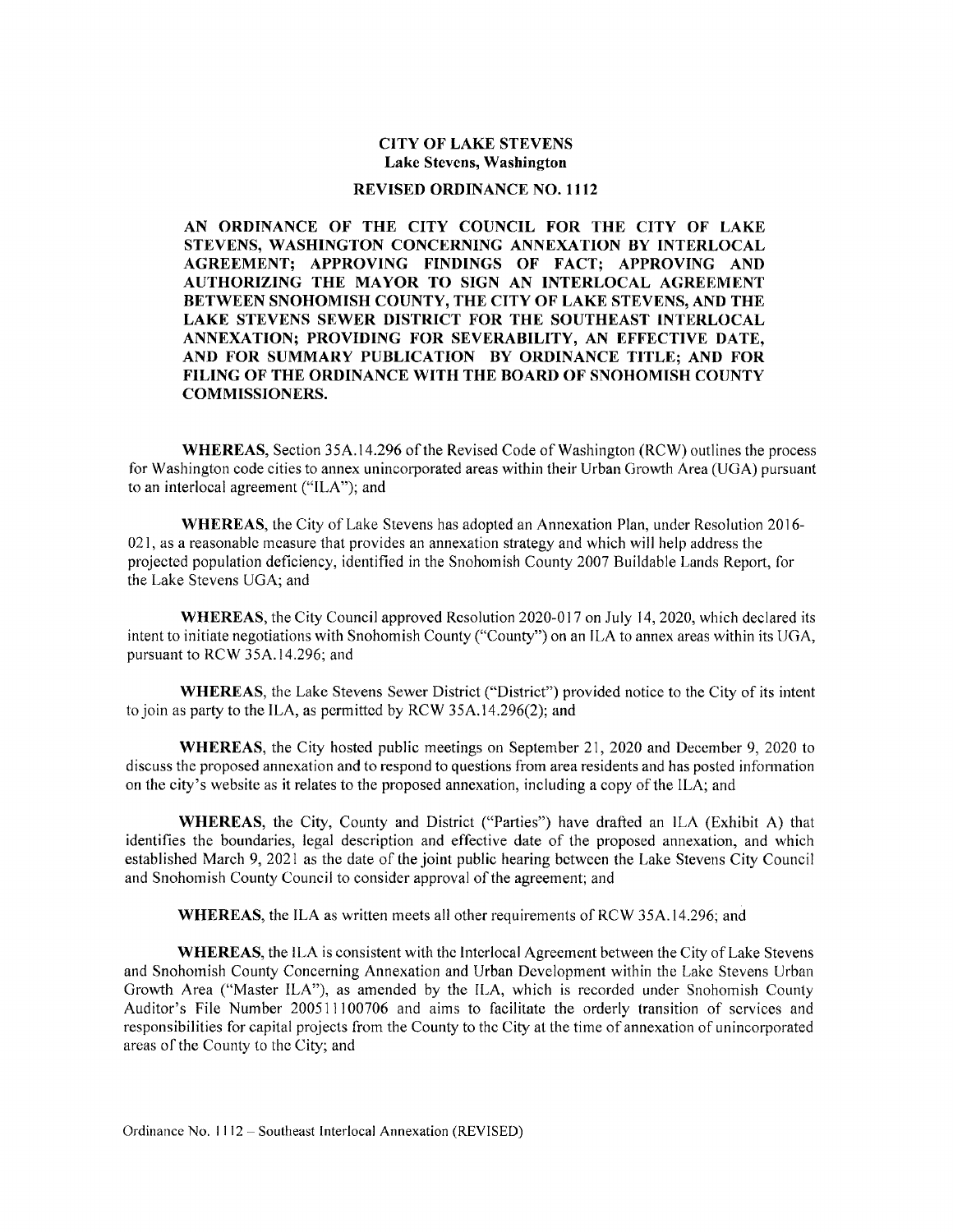WHEREAS, the ILA applies only to the areas within the Southeast Interlocal Annexation Area identified in Exhibit A; and

WHEREAS, the City of Lake Stevens City Council has determined that the area will be liable for any of the outstanding indebtedness of the City of Lake Stevens; and

WHEREAS, the Ordinances 1073 and 1074 established Comprehensive Plan land use designations and zoning designations for the annexation area, as amended by Ordinances 1105 and 1106; and

WHEREAS, Section 6 of the ILA notes that all parcels in the annexation area with current county zoning that allow for residential development shall maintain a zoning designation that provides for residential development and not reduce the minimum gross residential density for those parcels below the density permitted by the county, for a minimum of five years; and

WHEREAS, the Parties published a notice of public hearing and notice of availability of the ILA in the Everett Herald for four consecutive weeks starting on February 12, 2021, and made a copy of the ILA available on the city and county websites; and

WHEREAS, the City Council, County Council, and District Board of Commissioners held a joint public hearing on March 9, 2021, where the public was afforded the opportunity to provide testimony; and

WHEREAS, the City Council has determined that the proposed annexation is consistent with all requirements of RCW 35A.14.296 as well as the city's adopted Annexation Plan and will help meet the city's goal of creating "One Community Around the Lake".

## NOW, THEREFORE, THE CITY COUNCIL OF THE CITY OF LAKE STEVENS, WASHINGTON, DO ORDAIN AS FOLLOWS:

Section 1. The City Council authorizes the Mayor to sign an Interlocal Agreement between Snohomish County, the City of Lake Stevens and the Lake Stevens Sewer District, attached hereto as Exhibit A, that annexes into the city those areas within the Southeast Interlocal Annexation Area.

Section 2. The effective date of the annexation is July 16, 2021.

Section 3. Severability. If any section, clause, phrase, or term of this ordinance is held for any reason to be invalid or unconstitutional, such decision shall not affect the validity of the remaining portions of this ordinance, and the remaining portions shall be in full force and effect.

Section 4. Effective Date and Publication. A summary of this ordinance consisting of its title shall be published in the official newspaper of the City. This ordinance shall take effect and be in full force five days after the date of publication.

Section 5. A certified copy of this ordinance shall be filed with the board of county commissioners for Snohomish County as required by RCW 35A.14.296(5).

**PASSED** by the City Council of the City of Lake Stevens this  $11<sup>th</sup>$  day of May 2021.

Z Brett-Gailey, Mayor

Ordinance No. 1112 — Southeast Interlocal Annexation (REVISED)